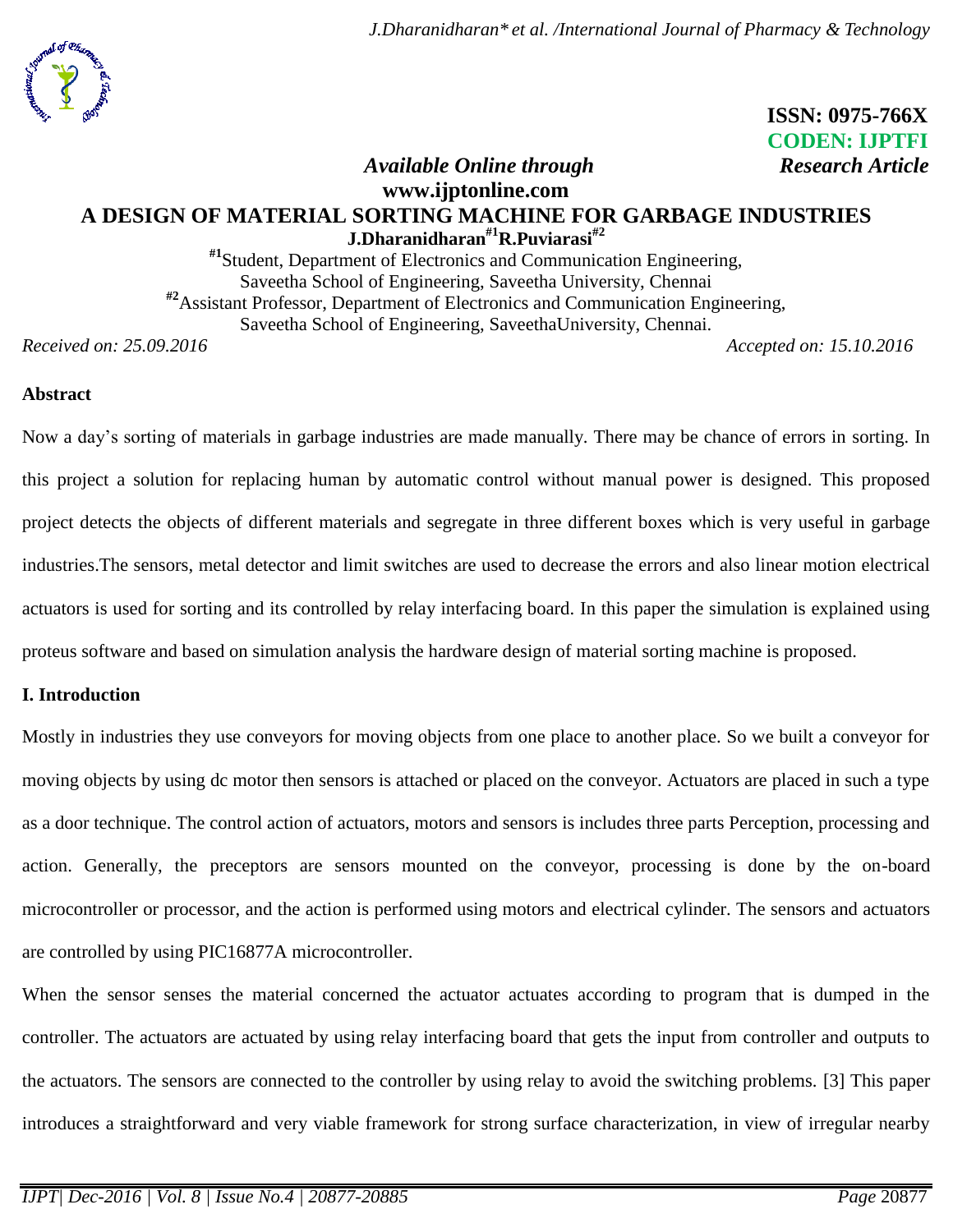*J.Dharanidharan\* et al. /International Journal of Pharmacy & Technology* elements, a basic worldwide Bag-of-Words (BoW) representation, and Support Vector Machines (SVMs) based

The key commitment in this work is to apply a sorting system to an all-inclusive yet data safeguarding arbitrary projection (RP) strategy, then looking at two changed surface picture representations (histograms and marks) with different parts in the SVMs.

This paper [4] first proposes a demonstrating technique to set up relationship between starting porousness of ferromagnetic material and material qualities utilizing great learning machine(ELM), and after that exact analyses are led on test pieces made of 45 steel. [5] We give a straightforward procedure for checking the Restricted Isometry Property (as presented by Candies and Tao) for irregular networks that underlies Compressed Sensing.

Our methodology has two primary fixings focus imbalances for arbitrary internal items that have as of late given algorithmically basic verifications of the Johnson–Linden Strauss lemma; [6] The measure of recyclable material being handled worldwide is expanding. There is an interest for new advances that can rapidly sort these materials for greatest immaculateness while keeping up high throughput.

This paper proposes a technique to naturally sort two materials: polycoat holders and PET (Polyethylene Terephthalate) bottles. This strategy uses a noticeable light camera and does not depend on Near-Infrared spectrometry. [7] This paper proposes a fast strategy to consequently find areas that conceivable contain these materials inside the picture and expels them from the foundation.

In this exploration, the [8] general plastic jug sorting framework is portrayed. Also, the element extraction calculation utilized is talked about as a part of point of interest since it is the center segment of the general framework that decides the achievement rate. [9] A trial machine vision contraption was utilized to distinguish and extricate recyclable plastic jugs out of a transport line.

Shading pictures were brought with an industrially accessible Webcam, and the acknowledgment was performed by our natively constructed programming, in light of the shape and measurements of article pictures. The product could deal with various jugs in a solitary picture and was moreover reached out to cases including touching jugs.

The distinguishing proof was satisfied by contrasting the arrangement of measured components and a current database and in the interim coordinating different acknowledgment methods, for example, least separation in the element space,

arrangement.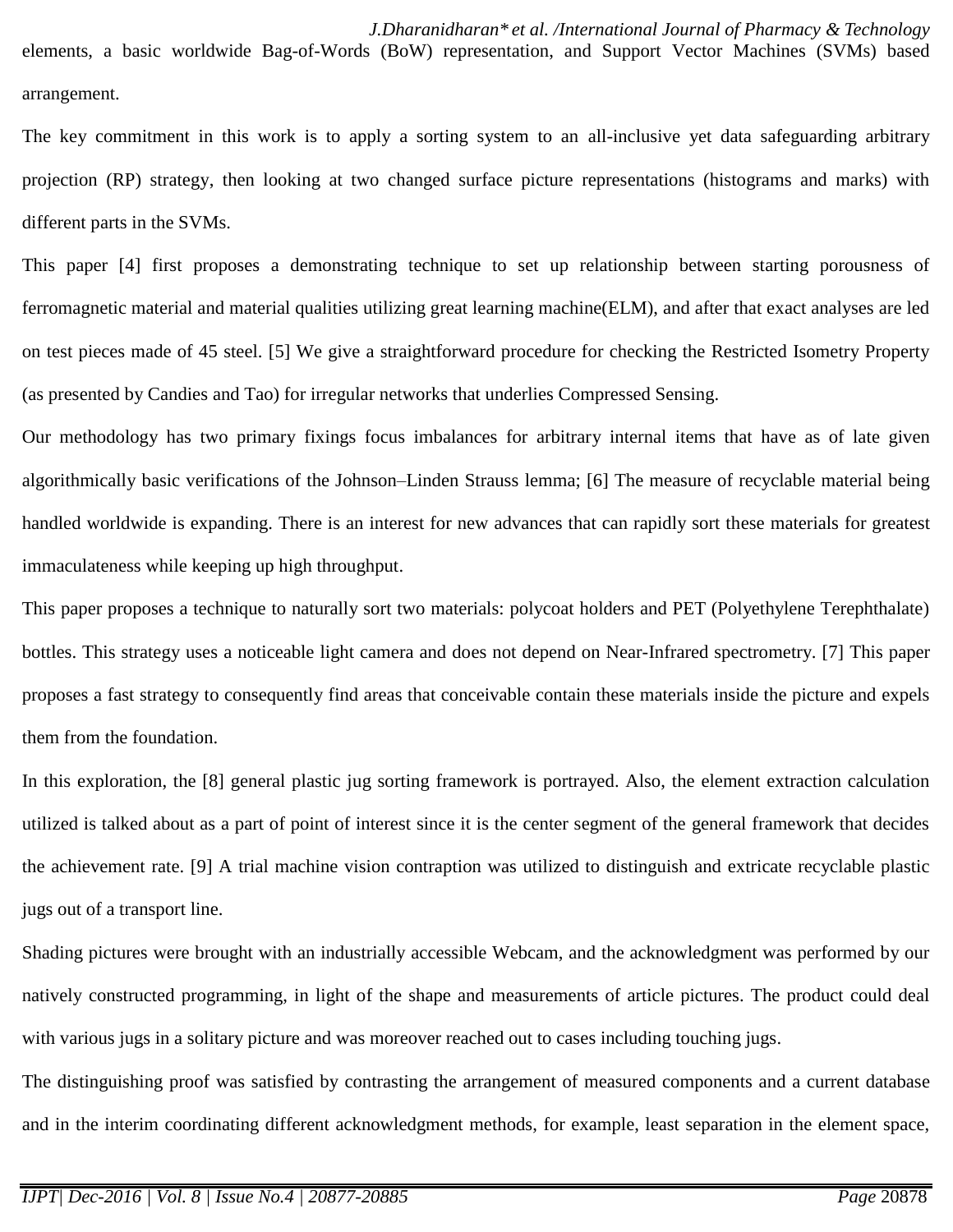*J.Dharanidharan\* et al. /International Journal of Pharmacy & Technology* self-composed maps, and neural systems. [10] The methodology is turn, interpretation and scale invariant since it utilizes highlights got from picture histograms. We additionally show that the methodology is strong to the size, shape, shifted naming and twisting of the reused material.

The material sorter has been composed in such a way it can satisfy every one of the necessities of the bundling enterprises where results of various materials are produced. It has endless application like refuse businesses, bundling fields.

The paper is planned in a manner that can create high profitability and can sort materials without smashup. By this bundling framework gets to be simpler.

#### **II. Materials and Methods**

In this project the input is 230V Ac supply then the step down transformer is connected it decreases the voltage rating to 12v then by using bridge rectifier it is converted to dc voltage. The input sensors senses the materials and the input of the sensors is fed to the PIC controller then according to the program it produces output at the output unit then it is collected by output driver board to actuate the actuators as written in program. The block diagram of material sorting machine shown in fig.1andTable.1 shows the metal detector, IR sensor and limit switch status.



**Fig.1 block diagram of material sorting machine.**

**Table.1 Status of metal detector, IR sensor, mini limit switch.**

| s.no | Material | Metal    | IR sensor   Mini | limit          | Actuator |
|------|----------|----------|------------------|----------------|----------|
|      |          | detector |                  | switch(weight) |          |
|      | Metal    |          |                  |                |          |
| ـ ت  | Glass    |          |                  |                |          |
|      | Plastic  |          |                  |                | None     |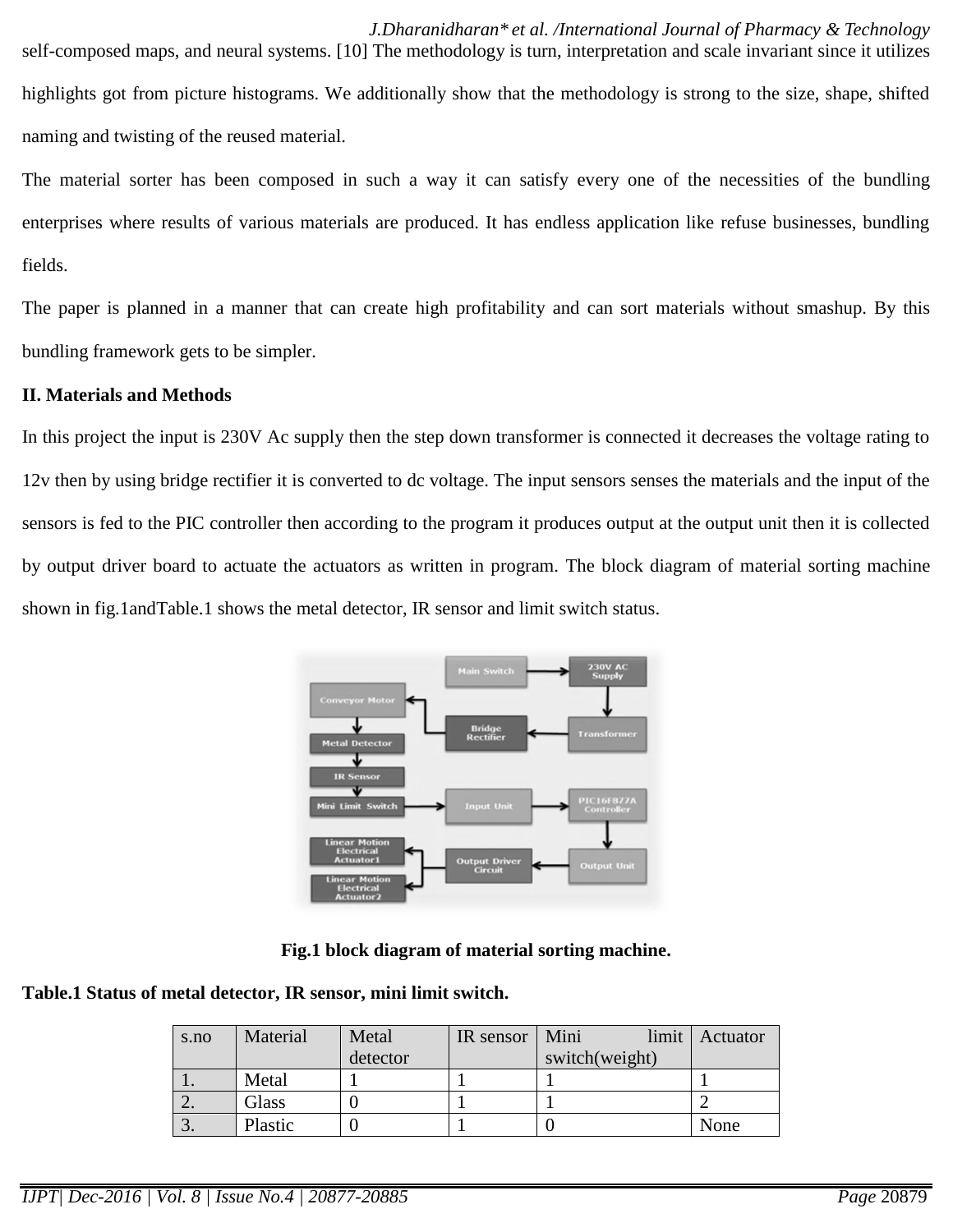*J.Dharanidharan\* et al. /International Journal of Pharmacy & Technology*

The circuit consists of PIC16F877A microcontroller, minilimitswitch, metaldetector, IR sensor,relay,electrical actuator. The input devices are connected to the PORTD of microcontroller and output devices are connected to the PORTB of microcontroller. Fig.2 shows circuit diagram of material sorting machine.



#### **Fig.2 circuit diagram of material sorting machine.**

The output devices are not directly connected to the controller in between a relay interfacing board is connected to produce the optimized output.The programming voltage is given to the controller for the working of program that is dumped into the IC.In this project step down transformer is used to give the power supply to the motors,cylinders and control circuit and the specification is given below.

12-0-12v/2A50Hzand 12-0-12v/500mAStep down transformer

Input voltage  $=$  230v AC

Output voltage= 12v AC

Metal indicators take a shot at the standard of transmitting an attractive field and breaking down an arrival signal from the objective and environment. The transmitted attractive field shifts in time, generally at rates of genuinely shrill sound signs. The attractive transmitter is as a transmit curl with a differing electric current moving through it delivered by transmit hardware.

The recipient is as a get loop associated with get and flag preparing gadgets. The transmit loop and get curl are some of the time the same loop. The loops are inside a curl lodging which is generally essentially called The Coil, and all the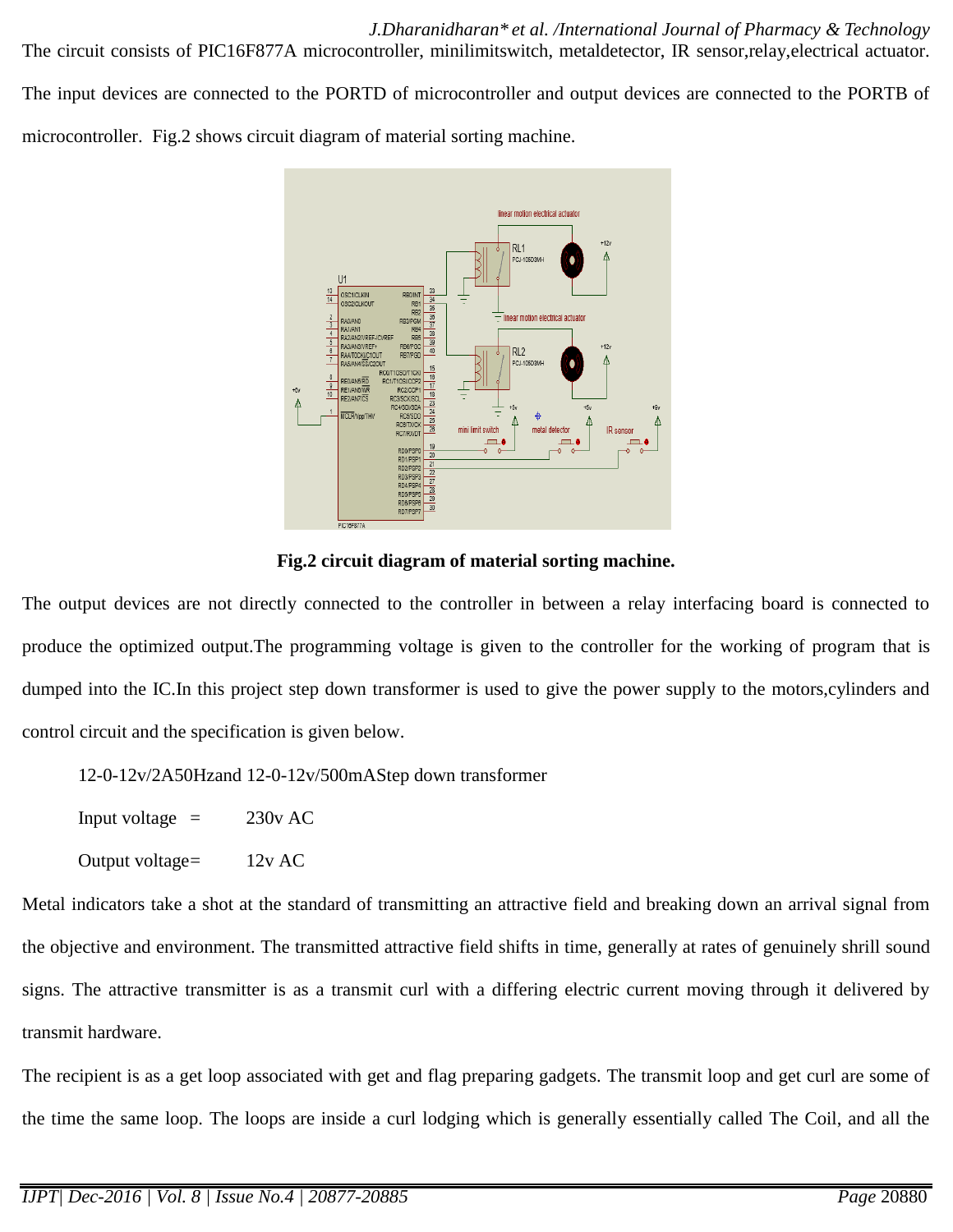*J.Dharanidharan\* et al. /International Journal of Pharmacy & Technology*

hardware are inside the gadgets lodging connected to the loop by means of an electric link and usually called the control box.

These types of radiations are invisible to our eyes that can be detected by an infrared sensor. The emitter is simply an IR LED [\(Light Emitting Diode\)](http://www.elprocus.com/explain-different-types-leds-working-applications-engineering-students/) and the detector is simply an IR photodiode which is sensitive to IR light of the same wavelength as that emitted by the IR LED. When IR light falls on the photodiode, the resistances and these output voltages, change in proportion to the magnitude of the IR light received.

Limit Switches are designed with a single aim to improve productivity better faster with less production down time. These Limit Switches deliver flawless, continuous and consistent performance even in highly contaminated atmospheres and in high shock and vibration applications. Manufactured to world class and exacting standards, each product passes through Stringent Quality Tests.

In this paper the actuator is used to get the physical action for sorting the materials. An electrical linear actuator is a device that converts the rotational motion of low voltage DC motor into linear motion that is push and pulls movements.

# **III. Simulation Results**

The program coding for proposed project is done by MPLAB software and programming codes shown in fig.3 and simulation done by proteus software shown in fig.4.



**Fig.3: Programming codes of the material sorting machine.**

The picture demonstrates the program execution and building the project or other third party programmers designed for a

production environment.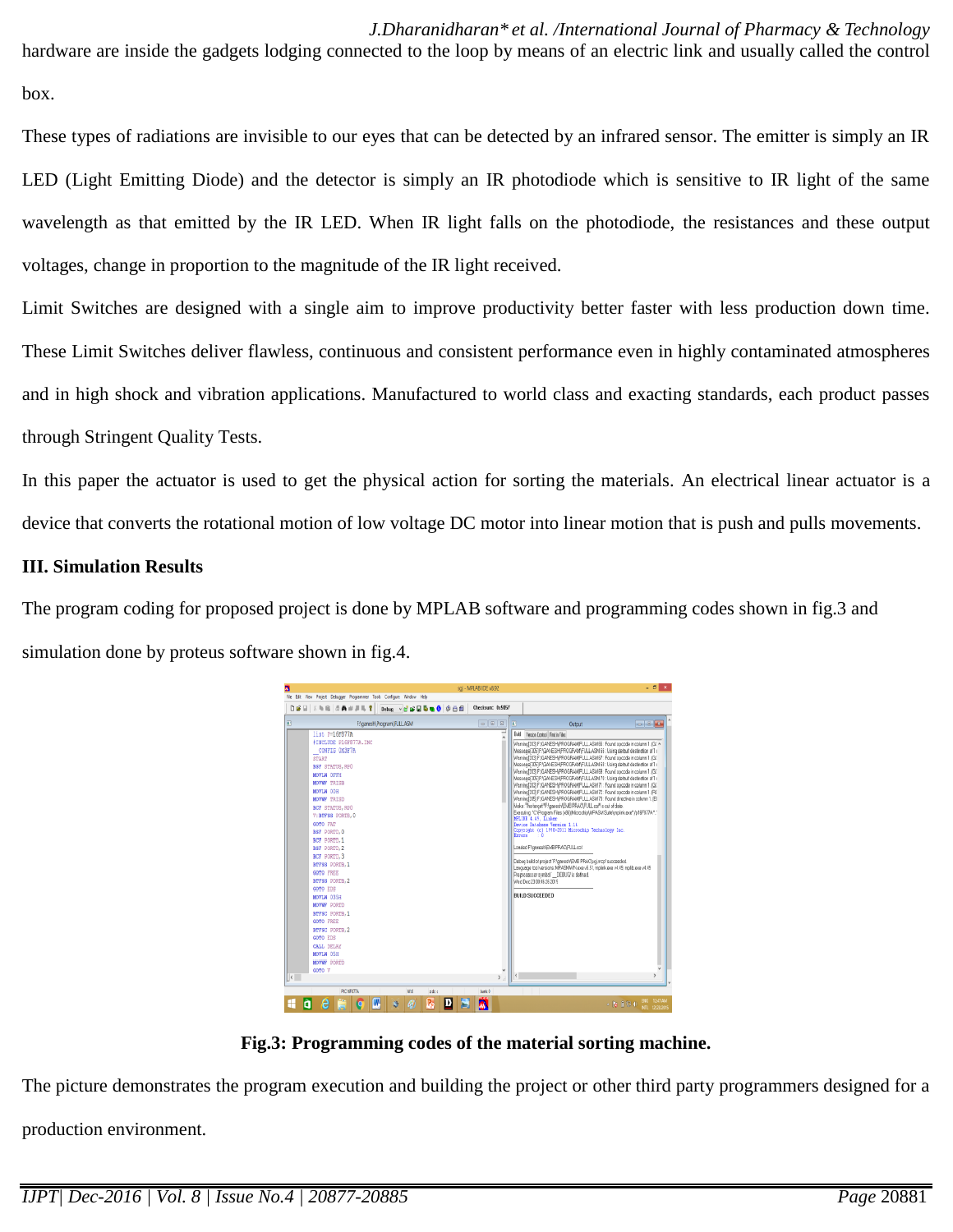

*J.Dharanidharan\* et al. /International Journal of Pharmacy & Technology*

**Fig.4: Simulation of material sorting machine.**

The design procedure of the hardware implementation is explained as flowchart in fig.5. Based on this analysis procedure the hardware is designed and assembled in material sorting machine.



**Fig.5: Design procedure of material sorting machine.**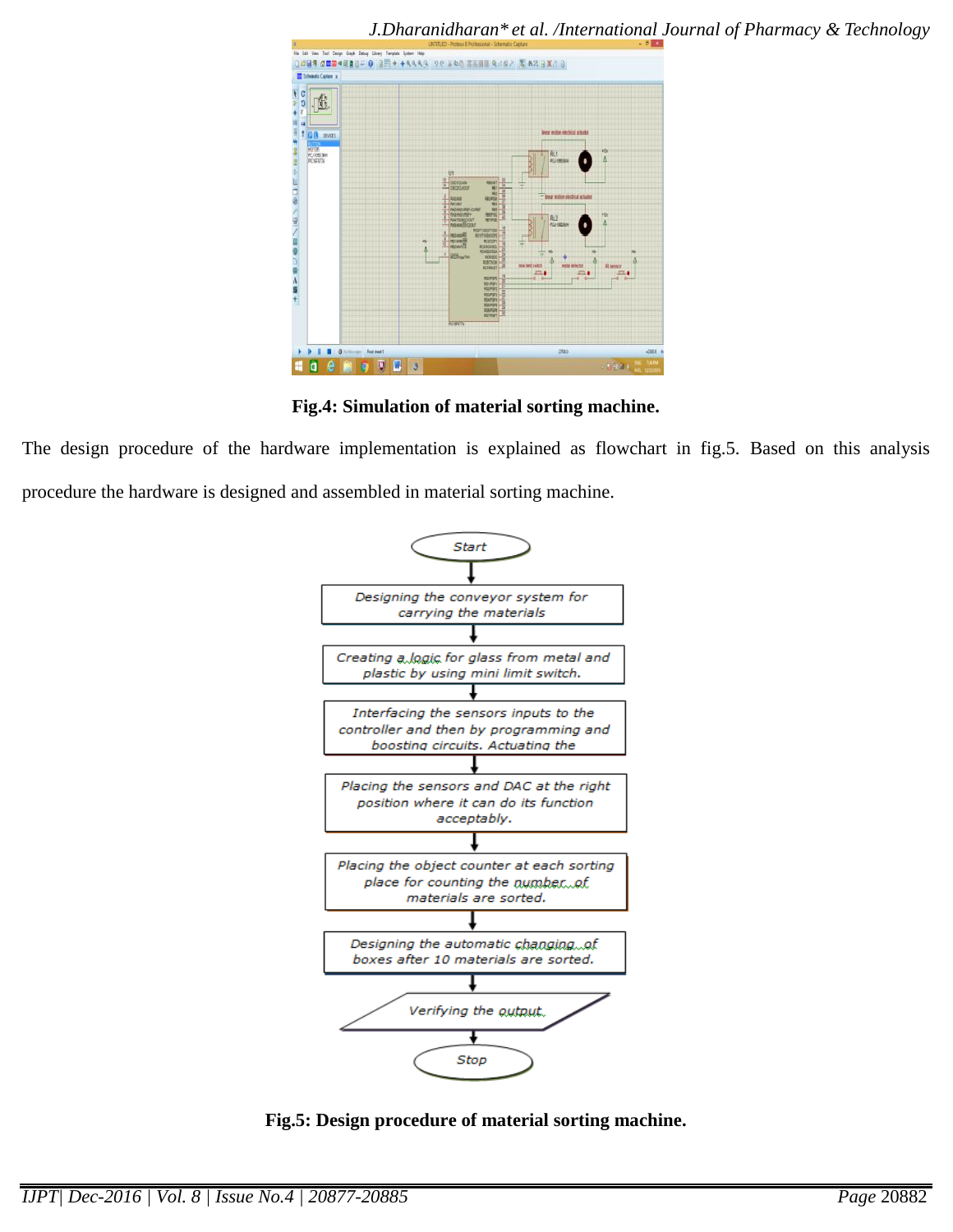#### **IV. Hardware Result Analysis**

The design of the material sorting machine is designed in pro-e software shown in fig.6 and placement of electrical actuator on the conveyor shown in fig.7.



**Fig.6: Design of the material sorting machine.**



**Fig.7: Placement of electrical actuator on the conveyor.**

An electrical connection of the proposed system shown in fig .8 and the hardware top view shown in fig.9



**Fig.8: Electrical Connection.**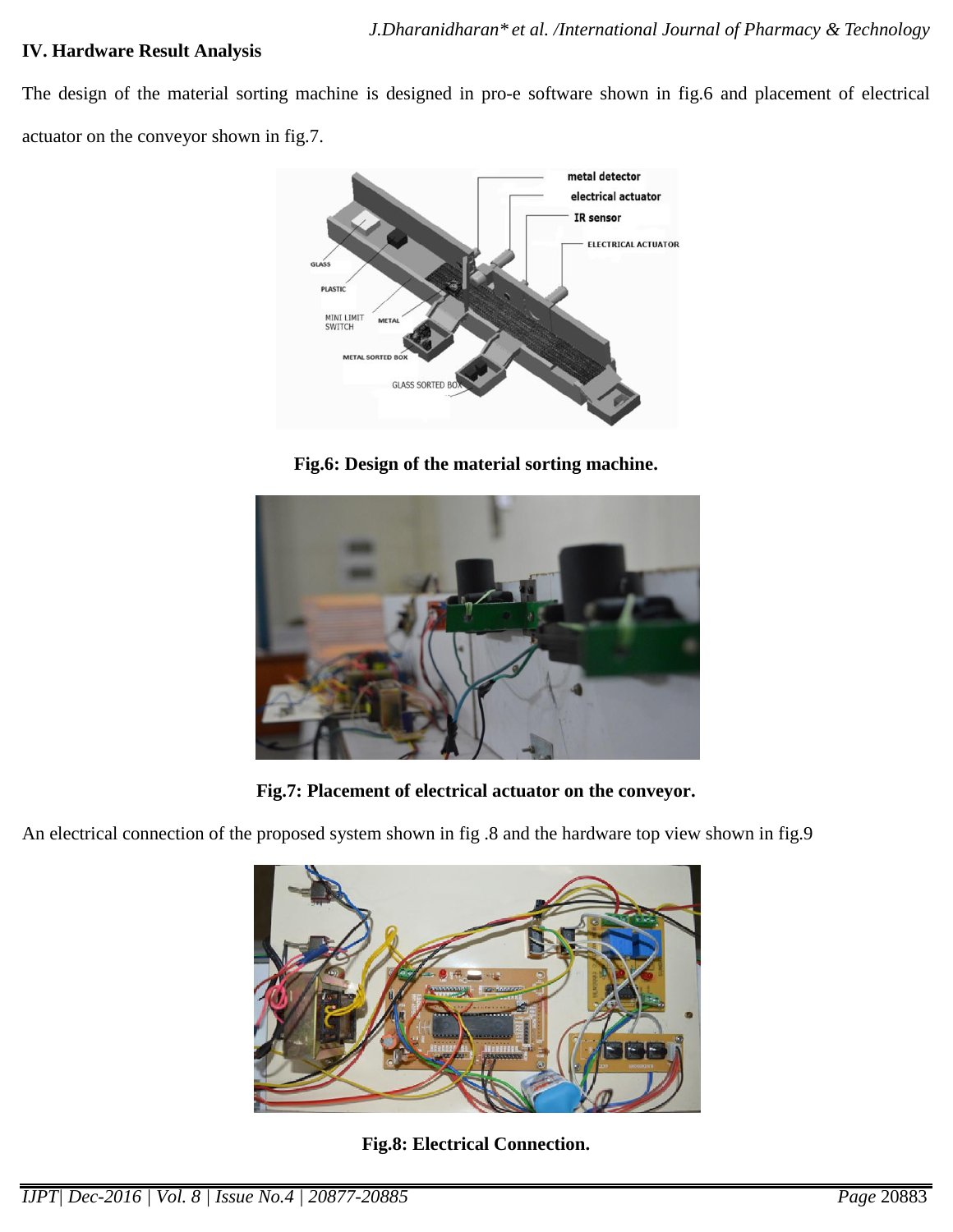

**Fig.9: Top view of material sorting machine.**

#### **V. Conclusion**

In this project, detection of objects for different type of materials is done which segregate in three different boxes by using material sorting machine. In the garbage industries sorting for materials is processed by man power which causes of human errors this project is helpful in the field of segregation by automation. The sensors, metal detector and limit switches are used to decrease the errors and also linear motion electrical actuators is used for sorting and its controlled by relay interfacing board. The simulation scored out using proteus and the hardware in implement based on simulation analysis.

#### **References**

- 1. A.S. Nishu, "Quantifying the defect visibility in digital images by proper color space selection", *International Journal of Engineering Research and Applications*, vol. 2, no. 3, pp. 1764-1767.
- 2. S.G. Kandi, "Automatic defect detection and grading of single-color fruits using hsv (hue saturation value) color space", *Journal of Life Science*, vol. 4, no. 7, pp. 39-45, 2010.
- 3. L. Liu, P. Fieguth, G. Kuang and H. Zha, "Sorted random projections for robust texture classification", *Proc. Int. Conf. Comput. Vis.*, pp. 391-398.
- 4. B. Flippov, V. Glukhov and E. Gorkunov, "Simulation of the magnetic conditions in a ferromagnetic rod magnetized in a straight-through transducer", *Russian Journal of Nondestructive Testing*, vol. 34, no. 7, pp. 514-514, 1998.
- 5. P. Puspitasari, N. Yahya, N. Zabidi and N. Ahmad, "Comparison of mechanical properties and magnetic properties of mn0.8zn0.2fe2o4 synthesized by conventional ball milling and self combustion method", *Journal of Applied Sciences*, vol. 11, pp. 1199-1199, 2011.